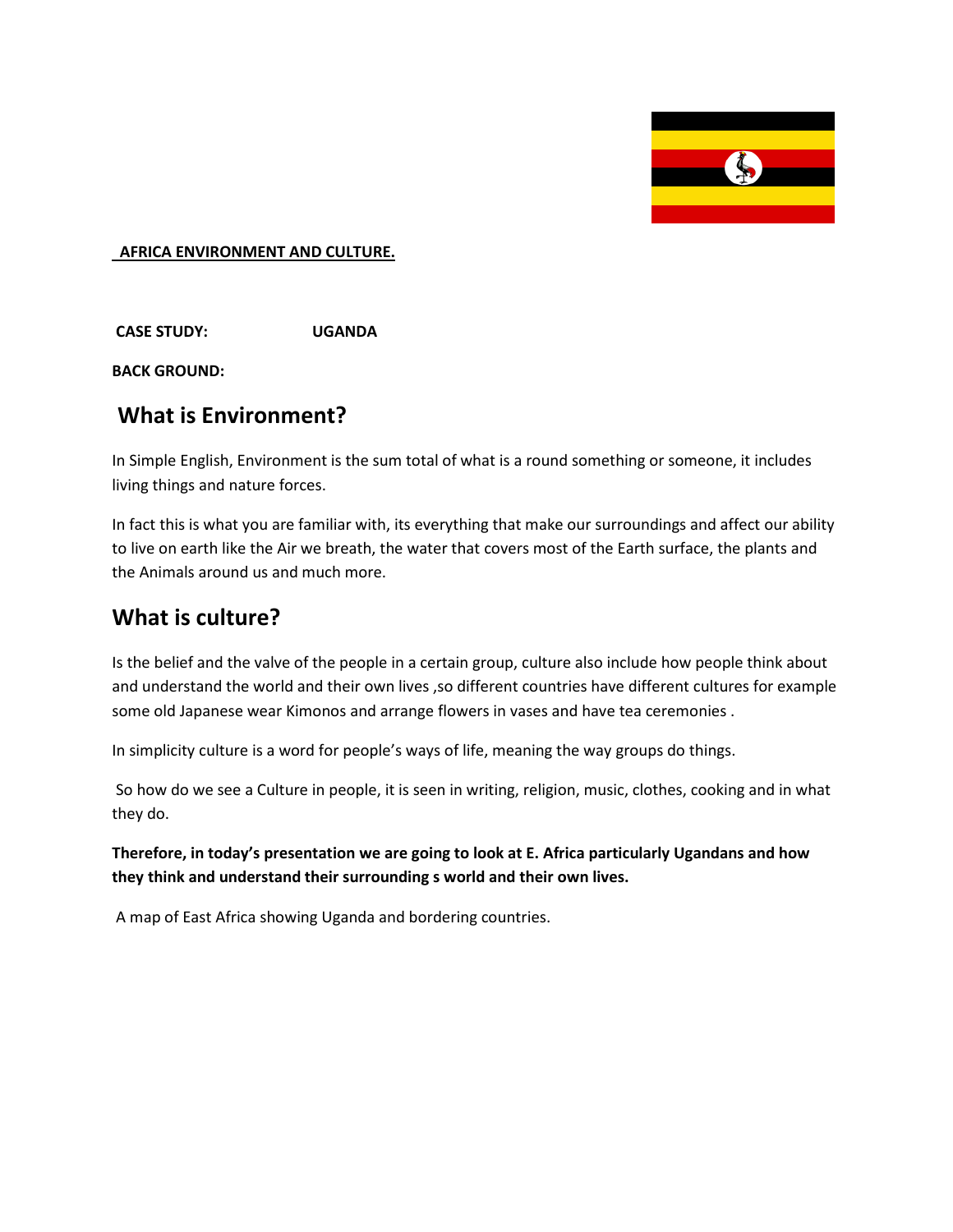

Uganda is found in East Africa and it's a landlocked country with bordering countries like Sudan in the North, Kenya in the East Tanzania in the South and Rwanda and Congo in the west.

This East African country is smaller with square meter …………… but it has a lot to offer.

Uganda fondly called the pearl of Africa is the starting point for the people who have never been in Africa before as the people are friendly, the official language is English and the country is quiet safe for tourist.

In Uganda you can experience hectic yet fun in the capital city Kampala , experience the Nature , where it be its national parks , lakes mountains or islands or learn a diverse culture .

• Natural tourist attractions in the country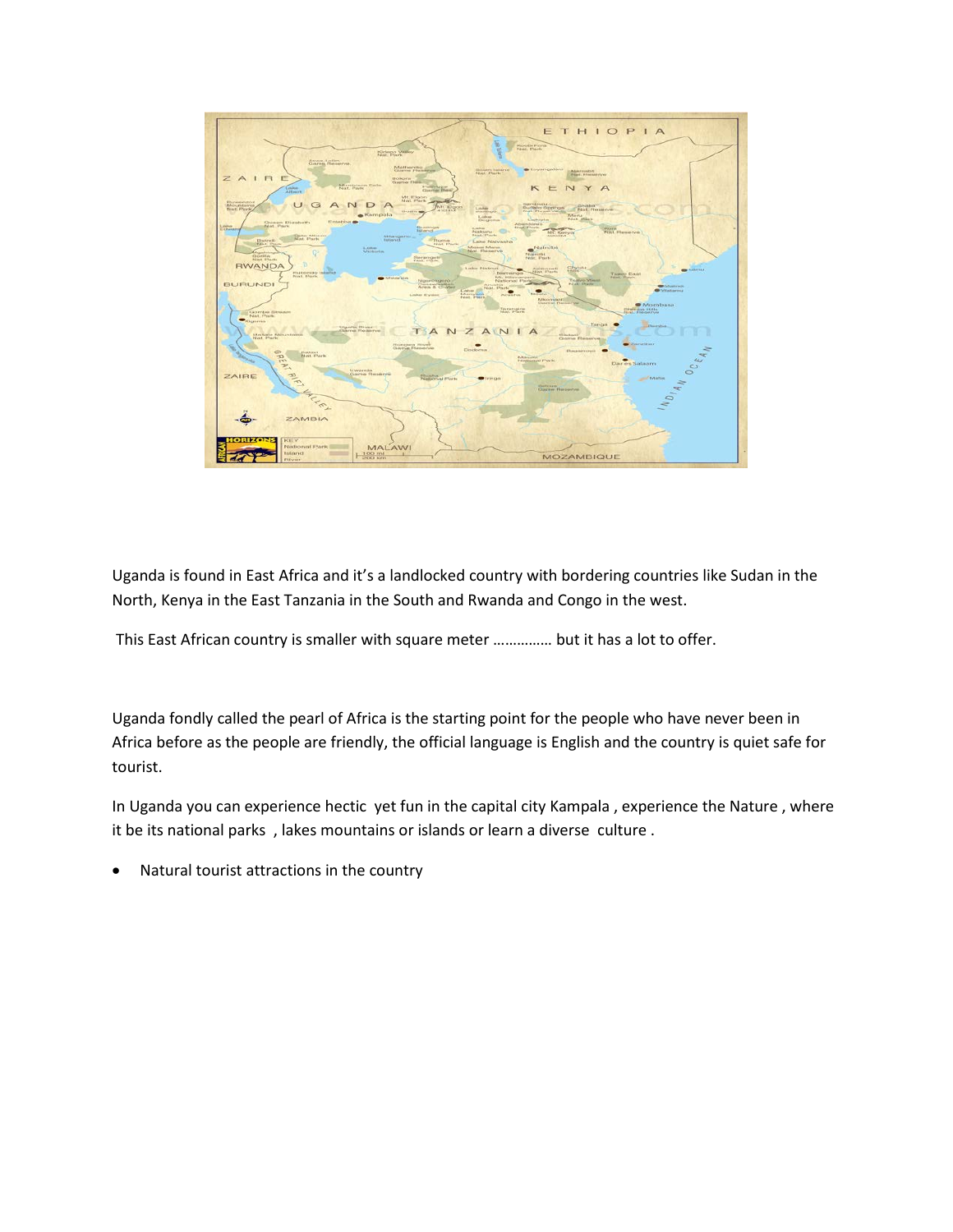



Kasubi Tomb **Lake Albert Oil Base in Uganda** 







Natural Mabira forest Ugabda

Game parks **Mountain Rwenzori Mountain Rwenzori**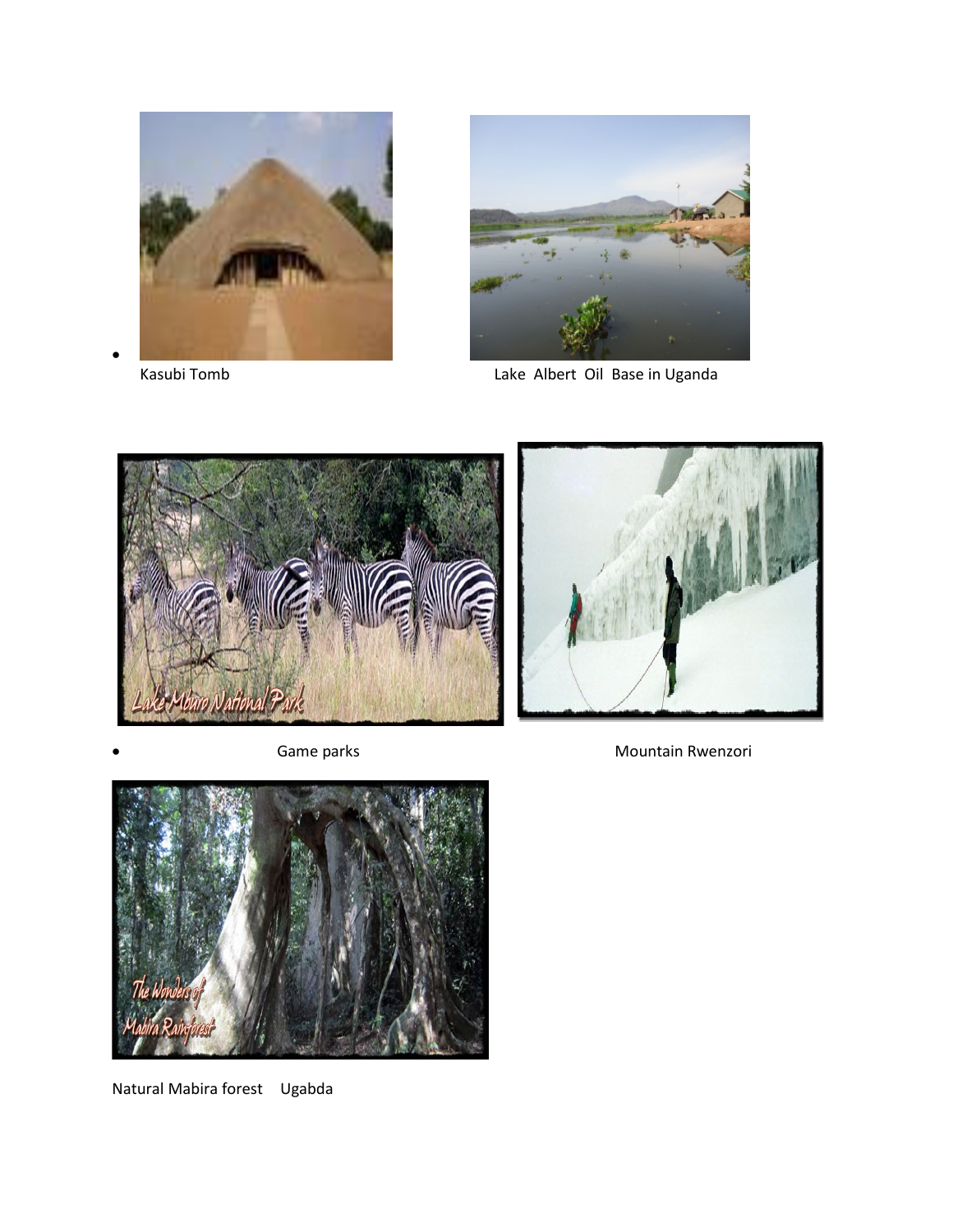#### **THE SOCIAL -CULTUTER AND ENVIRONMENT OF UGANDA:**

#### **INTRODUCTION:**

Uganda is a pluralistic society with a complex social order characterized with a multitude of ethics, linguistic and religion divisions.

#### **RELIGION:**

The Romans Catholics with population of 46% , followed by the protestant with 42% ,Sevenths Day Adventist 1.5%, Muslim 8% , others 3% and non 0.9%.

# **Photos of worshiping places in Uganda;**

• Kibuli Mosque **Access 1986** The Rubaga Cathedral





Namirembe Cathedral

#### **ETHIC:**

Uganda is also made of various ethnic groups;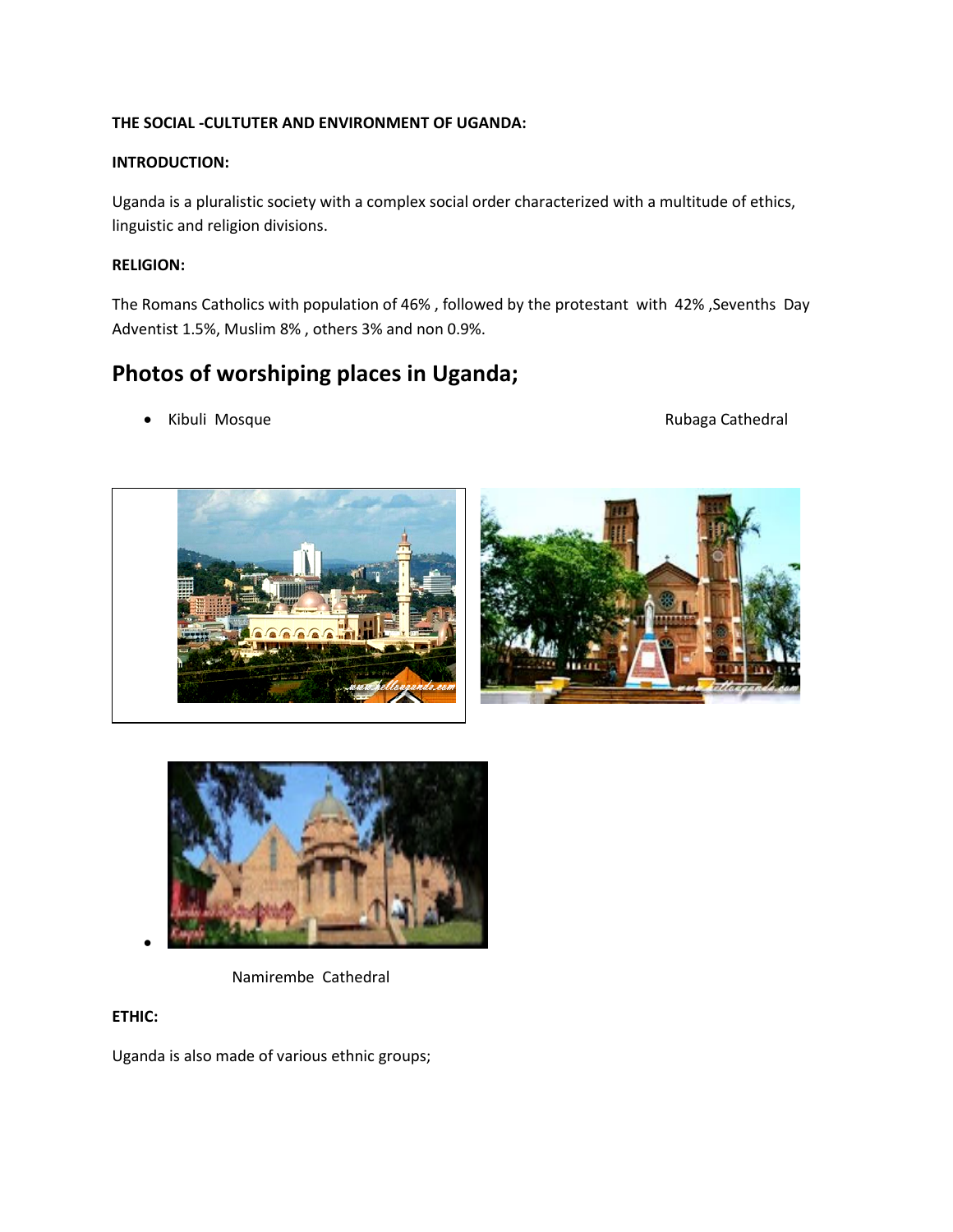The Baganda are the majority in the country comprise about 16.4% in the central region ,in western the Banyankole 9.5%, the Basoga in the south Eastern 8.4%, the Bakiga 6.9%, south westerns' , Iteso 6.4% in the North Eastern , Langi 6.1% in the Northerners .Acholi 4.7% Northerners ,Bagishu Eastern 4.6% , Banyoro westerners 2.7% and other. This was the census 2002.Acholi northern region.

#### **THE FOOD:**



The main food is Banana / plantains for central and west and east.

Millet, cassava, and maize flour for the North and west Niles.

We our serve the foods with any stew of their choice like Meat, local chicken, Peanuts Beans stew etc.

#### **THE WEARS:**

The cloths Industry was bark cloth in past but we have cultural like busuti for central women and East west Suka ,and Kanzu for all ethics in Uganda .

# **Photos of a few ethnic groups and their cultural wears**:

Baganda central Men traditional Wear **Baganda Central Women Wear** Baganda Central Women Wear



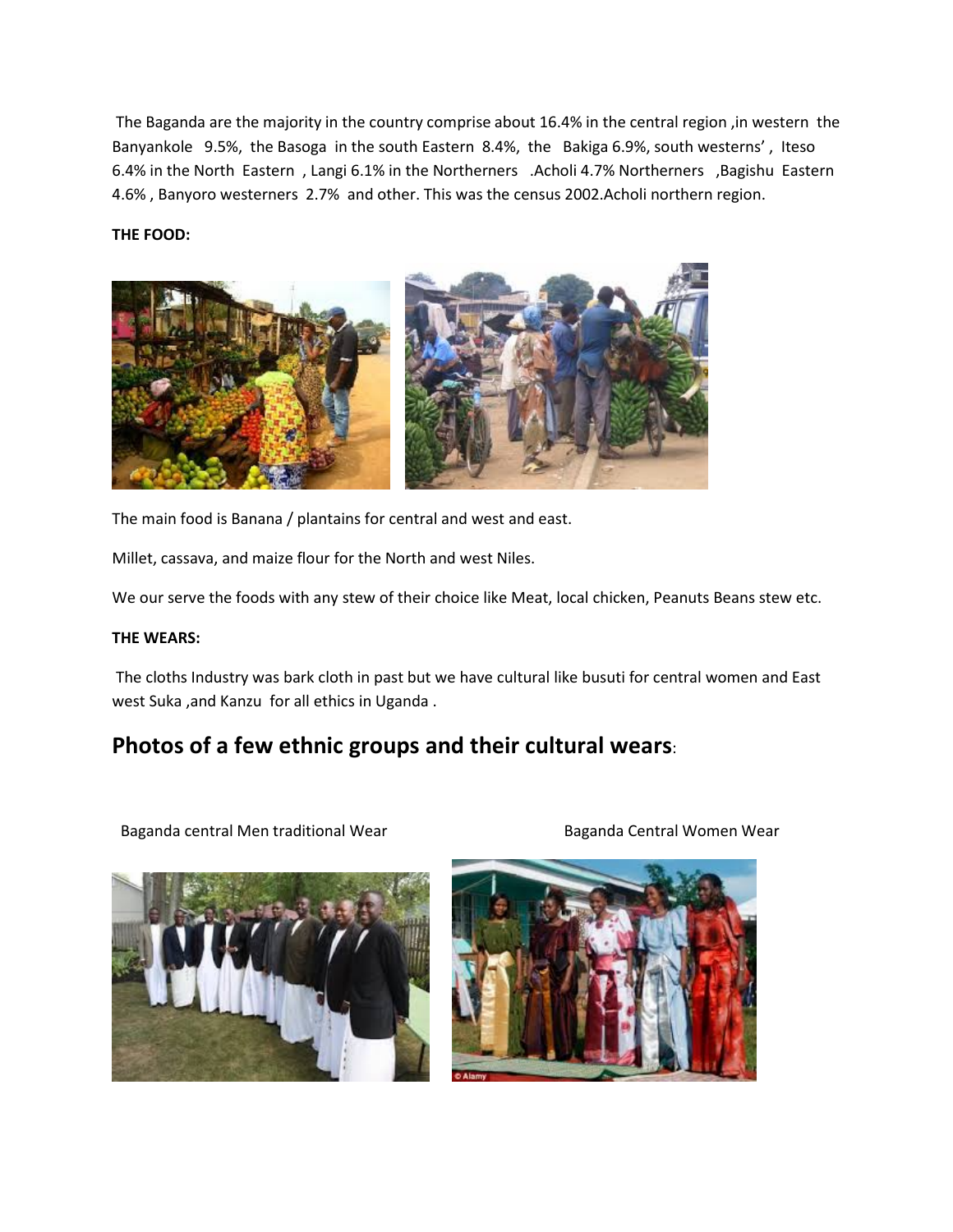Western Women Wear







#### **CULTURAL IN ENVIRONMENT CONSERVATION IN UGANDA:**

Decent life depends on nature's provision of stable resources.

About the 70%of all Ugandan people live in the villagers that continued to be underdeveloped and backward.

Photos of rural people in Uganda and their houses





www.shutterstock.com - 129997652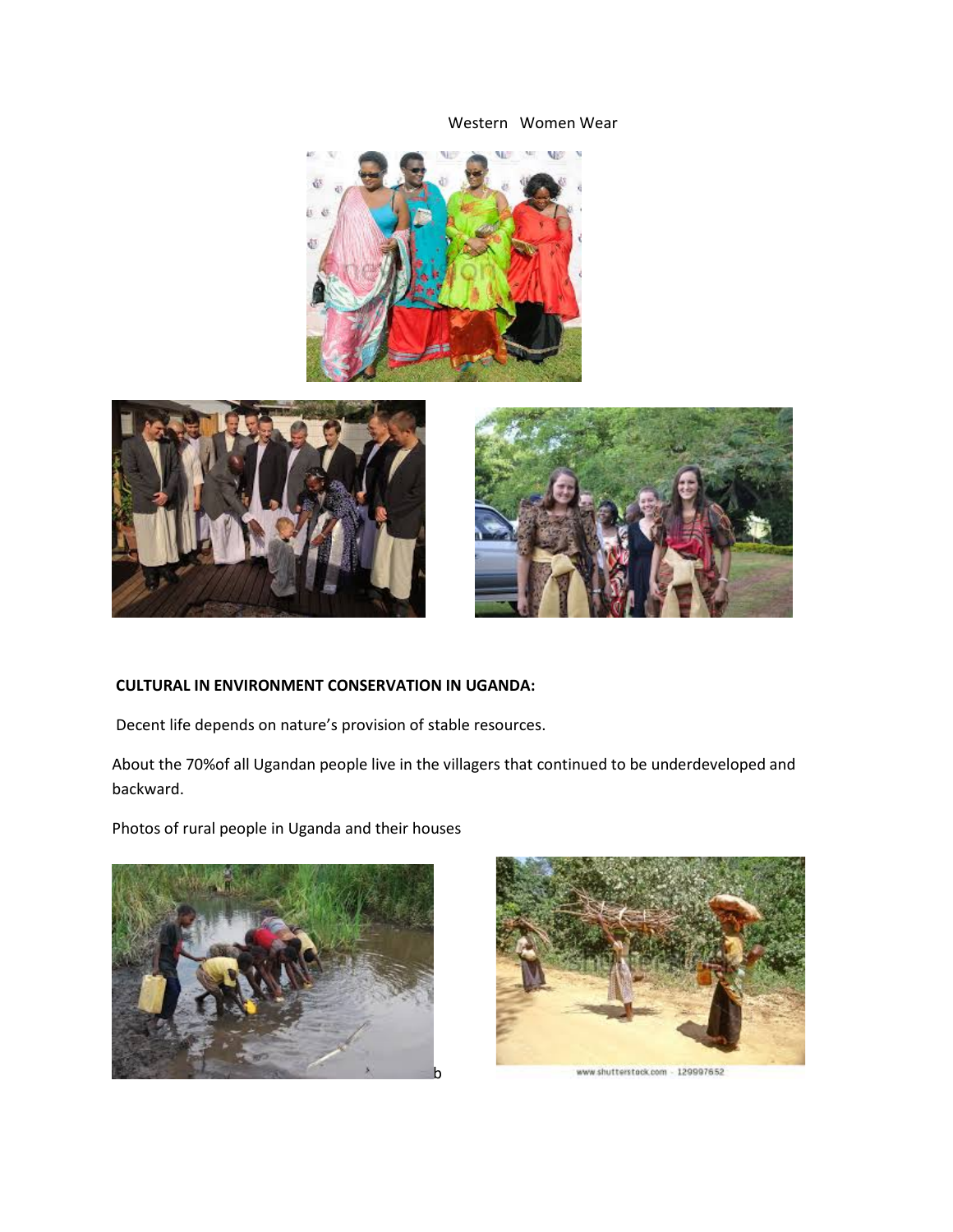



Photos of urban people in Uganda and their houses







In Uganda there is shortage of f employment opportunities, road .transport facilities and electricity Hospital and schools in rural areas.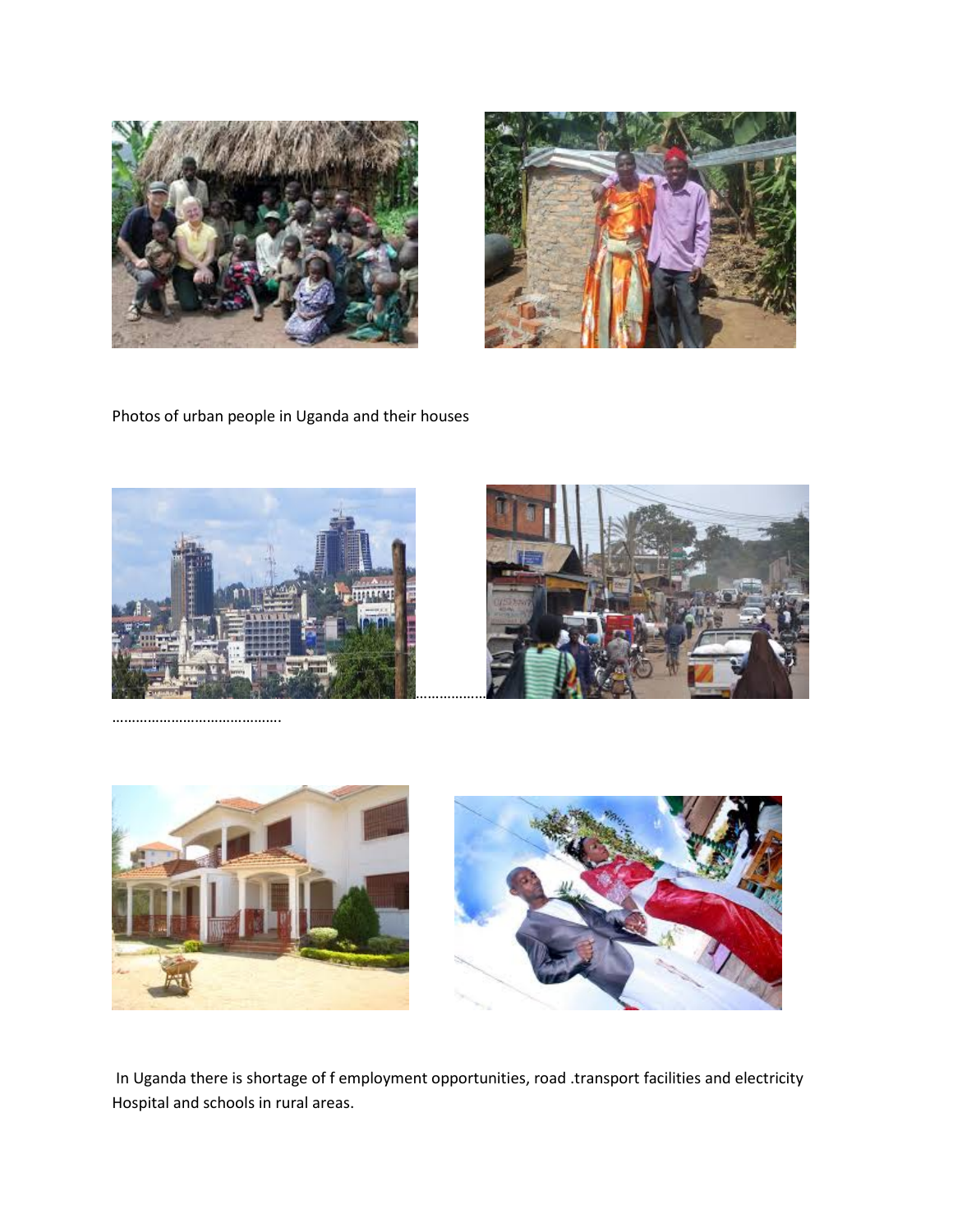The gain of industrialization and development during the past 50 years have mostly been coined by urban areas on average city dweller earn 2.5 time more than a rural dwellers.

The gains of technology back through and industrialization are yet to reach the villages.

The poverty of the masses is an important feature of Ugandan social system despite the fact of having made a considerable progress in the field of agriculture and industrialization, poverty level in Uganda decreased significantly between 2002 and 2005, but the African Development Bank still estimates 51% of Ugandans live in extreme poverty {less than \$ 1 US per day 2100 Uganda shillings.

Disadvantages households have the less access to health, social and financial services and other basic products required by human being.

Uganda depends on her natural fertile soils for food production to sustain the local families and as well the cash crops for exportation for the country's economy and minerals.

In Uganda we experience two types of seasons, the wet and dry season throughout the year.

**Anyway, the back grounds of this study will explore the importance of culture in environment conservation in past to reflect the present Uganda by looking at Buganda region on its own since the country is multi-cultural, though they are almost similar to other ethnic group in the country.**

Her are the few areas like, **education**, **Marriage Gender Inequality, Religion.**

I will show you how culture aspects had contributed to nature conservation especially in the past era than at present, where human development, modernity, and political climate in the country have degraded nature conservation.

#### **EDUCATION IN NATURE CONSERVATION:**

The oral tradition was passed on from generation to generation through strict instructions of the young ones by the old through stories and songs, riddles and proverbs etc, with intent to teach them conservation of Environment.

The Baganda people respected nature and the needs for future generations, for instances they discouraged hunting for young ones and as well as pregnant animal, bush burning was strictly forbidden and punishable, but today there is less family gathering or community to learn from the elder people about the importance of nature.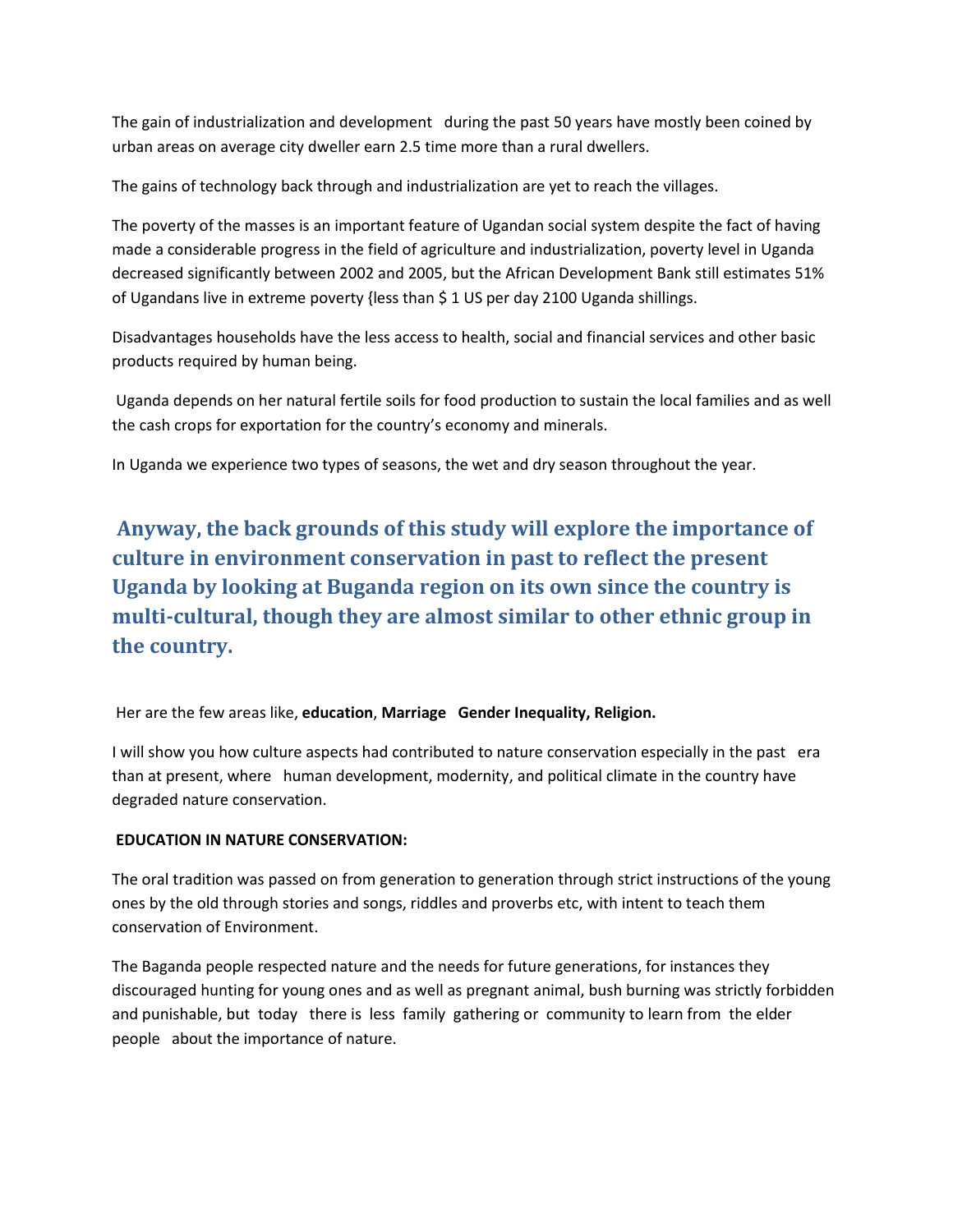Also the Baganda preserved nature through totems , like each clan has a TOTEM [Omuziro} which could be an animal , bird , plant or insect and its forbidden to eat ones totme like mother or grand mother .

This ethical stands a responsibility on each member to promote Ecological sustainability through protection of totems against harm and distraction.

#### **MARRIAGE IN NATURE CONSERVATION:**

The culture of Marriage between people of the same clan is a TABOO and prohibited to date. The reason for this was to prevent spread of diseases such as sickle, cells, anemia as an aspect of preserving life.

Secondly, marring from another clan was to promote harmony and togetherness.

The TOTEM system is one of the outstanding and respected cultural practices in Uganda as a whole.

#### **GENDER IN NATURE CONSERVATION:**

In Buganda/ Uganda up to date the Women are the most efficient custodian of diversity of food species, in their gardens to create an access and control over a wide range of crops which helps them to provide for their families, a virtue regained of BIODIVERSITY.

In Uganda we, practice mixed farming where organic manure are obtained from plants remaining.

Trees were planted in gardens to provide shades for plants and act as wind breaks no use of green houses and we use shifting cultivation this would help the soil to regain their fertility .Revving OGANIC agriculture that would help to retain water , moderate climate change and ensure sustainable Biodiversity.

The local leaders were to ask people to preserve nature, because the Baganda respects the sacredness of life by showing utmost care for fellow human and plant and animals.

# *In Africa we believe an individual does not and cannot exit alone'' an individual can, I'm because we, and since we are, therefore I am".*

The Baganda believed life after death so they used to plant trees at the burial sites, believing those trees are the resting places for the departed relatives.

And due to the influence of mordent this cultural practice is ignored as people are buried at concrete graves, the clearing of tress a round burial sites as well as construction of concrete grave destroys natural environment of the area.

# **Religion and spiritualism:**

Each village had a sacred groove or small forest, natural water fall, rivers dedicated to the ancestors, in another case these forest , rivers were source of healing it was an abomination to fetch wood or to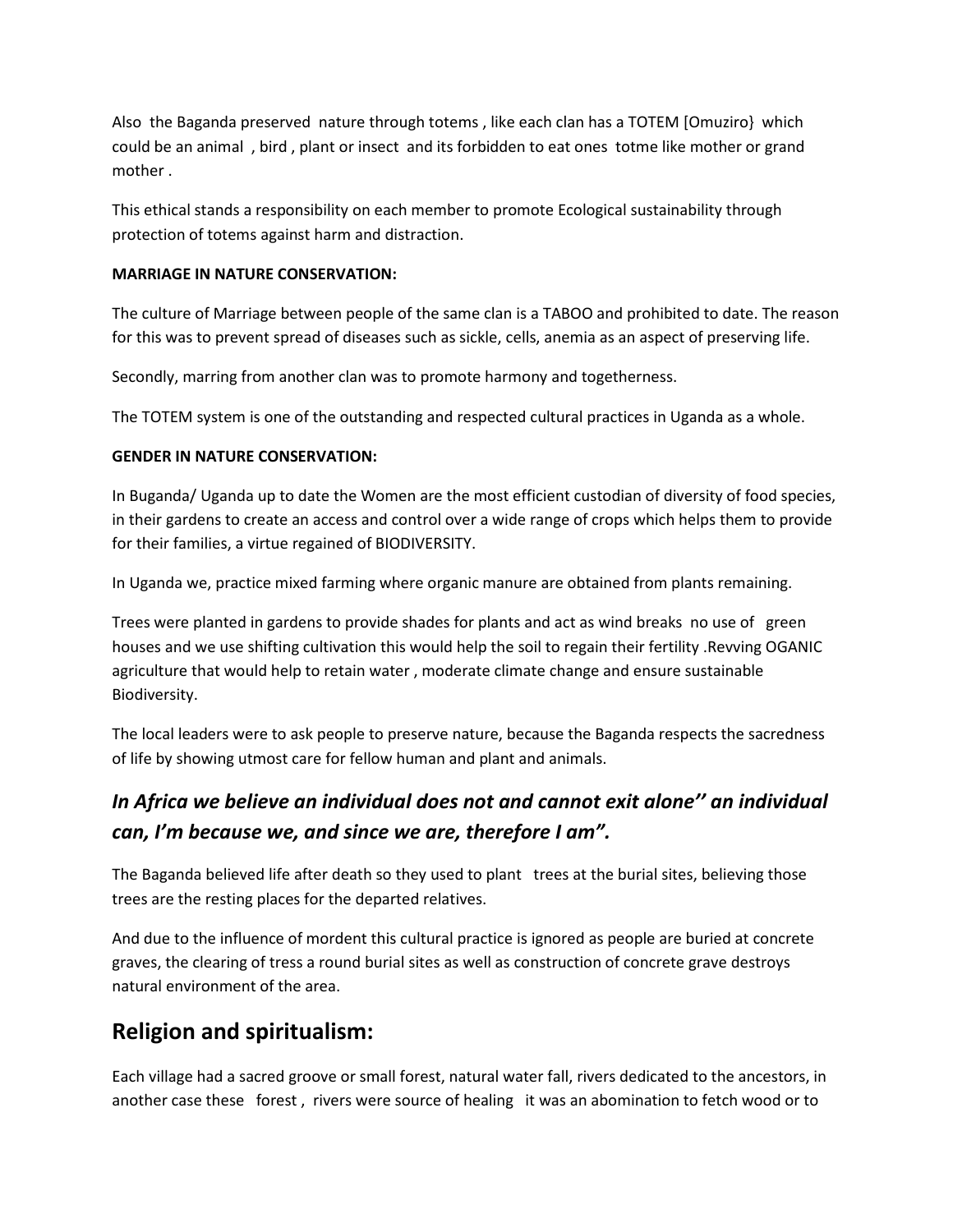cut a trees or bath in these rivers, These were special places for worship or acquire special powers from their gods.

As of today, the existence of modern religion in Uganda has changed people's perception about themselves and environment resulting in destruction of nature.

# **WHAT ARE THE CHALLENGES FACING BUGANDA / UGANDA CULTURE AND NATURE CONSERVATION:**

#### **1. POLITICAL CLIMATE :**

In 2007 the government of Uganda announces a plan to lease some country's forest the biggest in East Africa for a sugarcane plantation; the Baganda spear headed the campaign to avert this plan ..

The King of Buganda kingdom, he instead offered 7100hectors of his own land but the proposal was ignored by the central government and the private developer and many people were injured and 2 died in the demonstration of not to sell out Mabira forest.

#### **2. GENDER INEQUALITY:**

In most rural areas, in Uganda women are not to have property rights and many not to inherit property at the death of Husband and father.

Though Ugandan constitution provides equal rights to family property for Husbands and wives the cultural norms together with high level of illiteracy level among the women renders this provision ineffective.

In 2007 human development report, indicated the largest percentage of poor people in Sub –Saharan Africa are women who face gender inequality such as lack of access to land, credit and training, limited decision making and more dependence on natural resources and grate caring responsibilities.

#### **3. MORDEN RELIGION:**

The existence of Christianity and Islam in Uganda changed people ways of thinking about themselves and environment .As a result of this the identity and traditions of Uganda and Africa has greatly changed. It was spiritualism that affected everything in central of the country.

# **In conclusion:**

Uganda has several ethics groups of people who have different cultures, and a culture is passed on to the next generation by learning whereas environment is preserved for generation to come.

Now development which is not grounded in the past valves become irrelevant for the present generations .Therefore, development policies such as those of environment and nature perseveration in